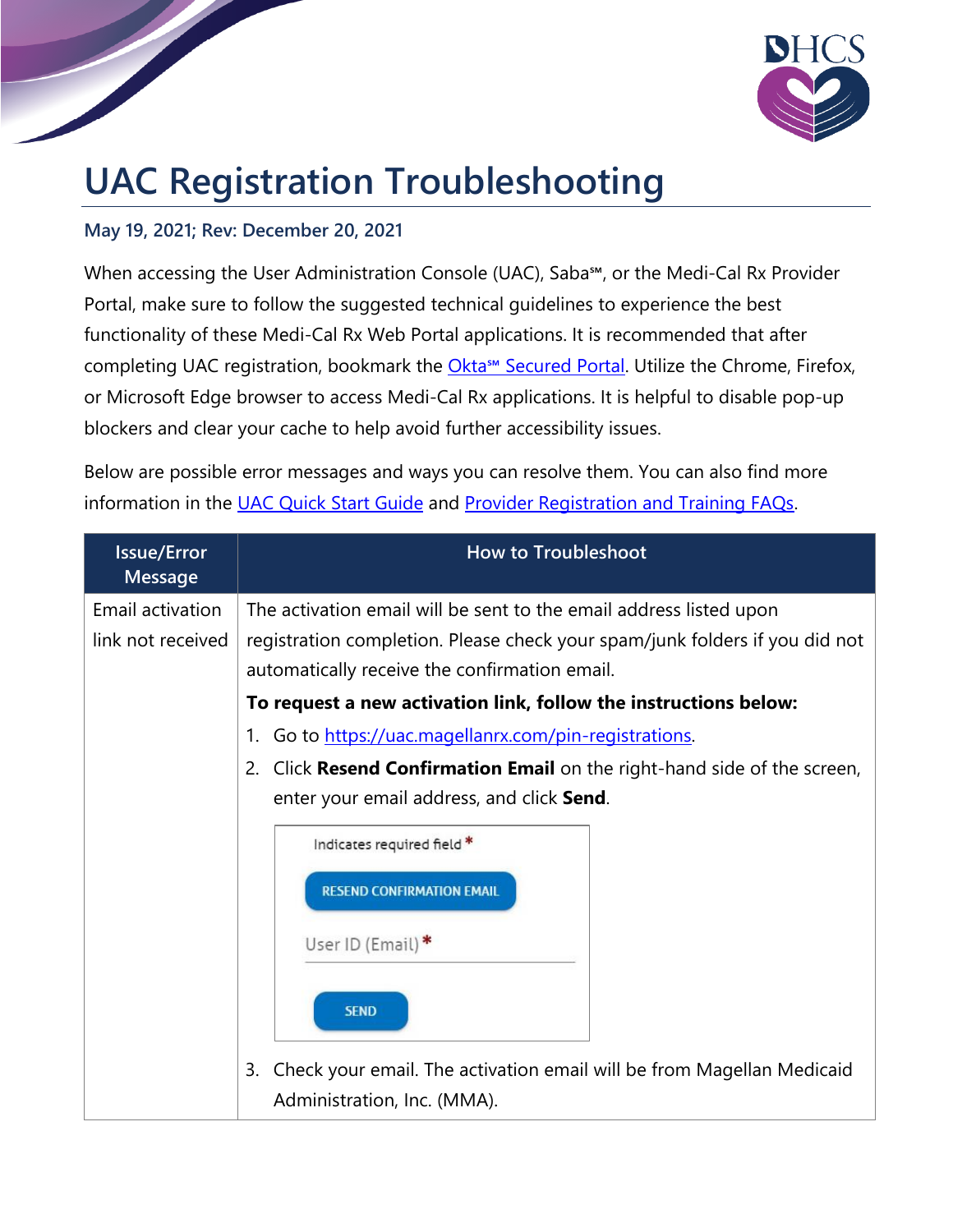| <b>Issue/Error</b><br><b>Message</b>                                | <b>How to Troubleshoot</b>                                                                                                                                                                                                                                                                                                                                                                                                                                                                                                                                              |
|---------------------------------------------------------------------|-------------------------------------------------------------------------------------------------------------------------------------------------------------------------------------------------------------------------------------------------------------------------------------------------------------------------------------------------------------------------------------------------------------------------------------------------------------------------------------------------------------------------------------------------------------------------|
|                                                                     | 4. Click on the URL provided in the email, which will bring you to a<br>confirmation page.                                                                                                                                                                                                                                                                                                                                                                                                                                                                              |
| User not<br>assigned to the<br>client<br>application                | This error message occurs for users that do not have the designated role<br>permissions. Users need to contact their organization's Delegated<br>Administrator (Del Admin) to update their role permission for the account.                                                                                                                                                                                                                                                                                                                                             |
|                                                                     | <b>Note:</b> Please watch the UAC Tutorial #3: Granting Access for Yourself and<br><b>Staff</b> to help your organization add role permissions.                                                                                                                                                                                                                                                                                                                                                                                                                         |
| User ID already<br>$exists$ – when<br>registering for a<br>Personal | Confirm with your admin/manager if a Del Admin account was created for<br>your organization. If you encounter this error message, it is likely that<br>someone else has already registered the National Provider Identifier (NPI)<br>for your organization.                                                                                                                                                                                                                                                                                                             |
| Identification<br>Number (PIN)                                      | If you want to add another organization NPI from an existing Del Admin<br>account, please follow the instructions below:<br>1. Log in as the Del Admin.<br>On the Organization Management screen, select the <b>Add an Org</b><br>2.<br>button.<br>From this screen, you will enter the NPI to request a PIN letter.<br>3.<br>4. Return to the Organization Management screen once you have<br>obtained your PIN letter and select the Register w/PIN button to                                                                                                         |
| Unauthorized -<br>when logging<br>into UAC                          | complete your registration.<br>This error message occurs when a standard user (non-Del Admin) attempts<br>to log into UAC. Only Del Admins are permitted to log into UAC.                                                                                                                                                                                                                                                                                                                                                                                               |
| ORG ID invalid                                                      | This error message occurs when the NPI entered is invalid or not registered<br>in Provider Application and Validation for Enrollment (PAVE) or with a<br>Managed Care Plan (MCP). To permanently change your address on record,<br>pharmacy providers and prescribers need to contact the California<br>Department of Health Care Services (DHCS) Pharmacy Enrollment Division<br>(PED). The best way to contact PED is by submitting the inquiry form<br>located under Contact Us - Provider Enrollment Directory on the PAVE<br>Portal or by phone at 1-916-323-1945. |